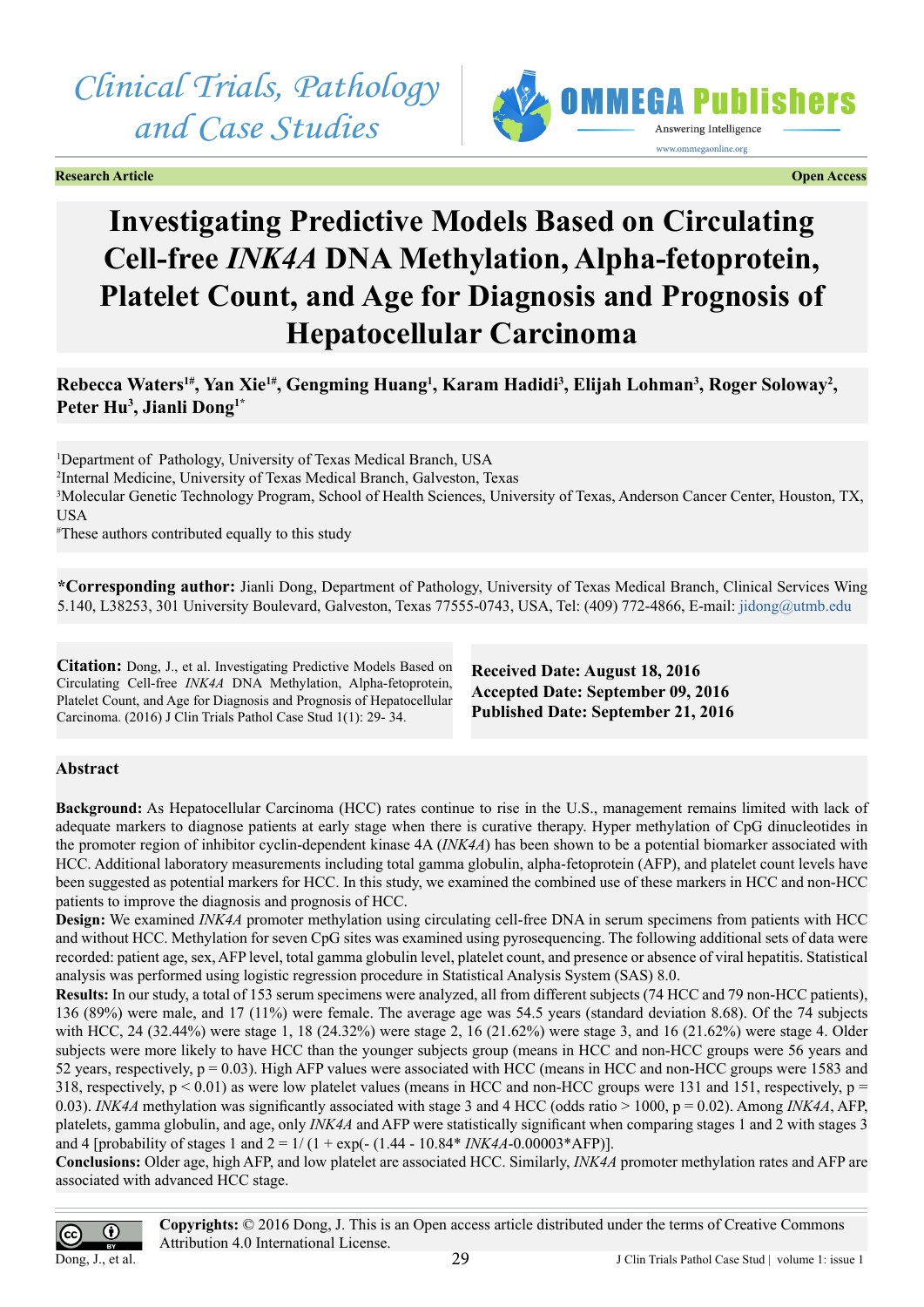## **Introduction**

Hepatocellular Carcinoma (HCC) is one of the most common causes of cancer-related deaths in the world<sup>[\[1\]](#page-4-0)</sup>. As HCC rates continue to rise in the U.S., management has remained limited with lack of adequate diagnostic markers. Also, despite the various treatment strategies available for treatment, the survival rate remains low because of the limitations in early diagnosis. Thus, an urgent need exists to develop a useful diagnostic strategy for early identification of HCC.

Several changes/markers have been identified that have an integral role in the induction and progression of  $HCC^{[2,3]}$ . Hyper methylation of CpG dinucleotides in the promoter region of inhibitor cyclin-dependent kinase (CDK) 4A (*INK4A*) has been reported in 60 - 80% of HCC<sup>[4-8]</sup>. *INK4A* encodes p16 protein, an important cell cycle regulator and inhibitor of cell cycle proliferation. The hyper methylation of *INK4A* ultimately results in blocked and decreased *INK4A* RNA in HCC specimens<sup>[\[9-11\]](#page-4-3)</sup>. resulting in reduced p16 expression and tumour cell progression. Research has demonstrated potential utility in the "liquid biopsy" for solid tumours. Data has demonstrated that increasing amounts of cell-free tumour DNA and also methylated *INK4A* DNA are released into the blood as HCC progresses<sup>[\[12-15\]](#page-4-4)</sup>. This "liquid biopsy" may provide a non-invasive alternative to traditional surgical biopsy procedures for cancer monitoring and detection in high-risk patients. It may also yield a better means of early cancer detection in high risk patients, identify resistance mutations, and monitor response to therapy.

In addition to circulating cell-free *INK4A* DNA methylation status, other laboratory measurements including total gamma globulin, alpha-fetoprotein (AFP), and platelet count have been suggested as potential markers for HCC<sup>[\[16\]](#page-4-5)</sup>. In this study, we examined *INK4A* methylation using circulating cell-free DNA and the laboratory profiles of several markers of both HCC and non-HCC patients. Our objective was to create a predictive model for diagnosis and prognosis of HCC.

## **Materials and Methods**

#### **Blood specimens**

This study included 153 blood specimens collected during the period of May 2013 to May 2014 from 74 patients with HCC and 79 with benign liver diseases (chronic hepatitis and liver cirrhosis). Samples were processed as described previousl[y\[17\]](#page-4-6). Briefly, whole blood samples were collected without preservatives and stored at 4°C, serum was then separated within 72 h and stored at −70°C until DNA extraction<sup>[18]</sup>. The diagnoses of HCC and benign liver disease (hepatitis and cirrhosis) were based on imaging characteristics, AFP, pathology evaluation, and past medical history following established practice guidelines<sup>[19,20]</sup>. The following additional sets of data were recorded: patient age, sex, AFP level, total gamma globulin level, platelet count, and presence or absence of viral hepatitis. The study was approved by the UTMB Institutional Review Board (IRB).

#### *INK4A* **DNA methylation assay**

For the INK4A methylation assay, the QIA vac 24 Plus and QIA amp Circulating Nucleic Acid Kit (Qiagen Inc., Valencia, CA, USA) was used to extract and purify genomic DNA from 1 - 2 ml of serum according to the manufacturer's instructions. Sodium bisulfite treatment with the EpiTect Bisulfite Kit (Qiagen Inc., Valencia, CA, USA) was used for the conversion of unmethylated cytosine to uracil in the genomic DNA according to the manufacturer's instructions. After the conversion reaction and a cleanup step, bisulfite-converted DNA was eluted in a 30 μL elution buffer and used for methylation analysis. Bisulfite-treated genomic DNA was PCR amplified using P16 Pyro-Mark PCR Kit (Qiagen Inc., Valencia, CA, USA). The biotinylated PCR amplicons from 10 μL of PCR reaction mix was captured on streptavidin-coated beads and underwent pyrosequencing using PyroMarkQ24 CpG p16 Kit (Qiagen Inc., Valencia, CA, USA). The methylated fraction (%) of each of the seven CpG sites was measured by pyro-sequencing as described previously<sup>[21]</sup>.

#### **Statistical analysis**

Statistical analysis was performed using logistic regression procedure in Statistical Analysis System (SAS) 8.0. Differences were considered significant at the  $\alpha$  level of 0.05 for two-sided tests.

## **Results**

We analyzed a total of 153 serum specimens from different subjects (74 HCC patients and 79 Non-HCC patients). The baseline characteristics are summarized in Table 1. One hundred and thirty-six of the subjects (89%) were male and 17 (11%) were female. Average age was 54.5 years (standard deviation 8.68). Of the 153 subjects, 142 (93%) were infected with hepatitis C virus (HCV). Of the remaining 11 subjects (7%), there were 2 subjects with hepatitis B virus (HBV), 3 with alcohol-induced liver disease, 3 with autoimmune hepatitis, and 3 with liver disease from unknown etiology.

|  | <b>Table 1:</b> Clinical characteristics of 153 subjects with and without HCC. |
|--|--------------------------------------------------------------------------------|
|--|--------------------------------------------------------------------------------|

| <b>Characteristics</b>          | $N$ (%) or mean (SD) |
|---------------------------------|----------------------|
| <b>Total</b>                    | 153                  |
| Male                            | 136 (89)             |
| Female                          | 17(11)               |
| Age                             | 54.5 (8.69)          |
| <b>HCV</b>                      | 142 (93)             |
| <b>HBV</b>                      | 2(1)                 |
| Alcohol-induced liver disease   | 3(2)                 |
| <b>Autoimmune liver disease</b> | 3(2)                 |
| Unknown etiology                | 3(2)                 |
| Hepatitis/cirrhosis             | 79 (52)              |
| <b>HCC</b>                      | 74 (48)              |

Table 2 represents the average *INK4A* methylation levels of the individual seven CpG sites assessed using serum samples from patients diagnosed with HCC (74 samples from 74 patients) and benign chronic liver diseases (79 samples from 79 patients). Methylation of the individual seven specific CpG sites was quantified using pyro-sequencing. The highest value of methylation of the seven CpG sites was used for each of the samples. Table 3 summarizes the laboratory results and age distribution of subjects from both the HCC and non-HCC groups. Mean AFP values were higher in HCC group than non-HCC

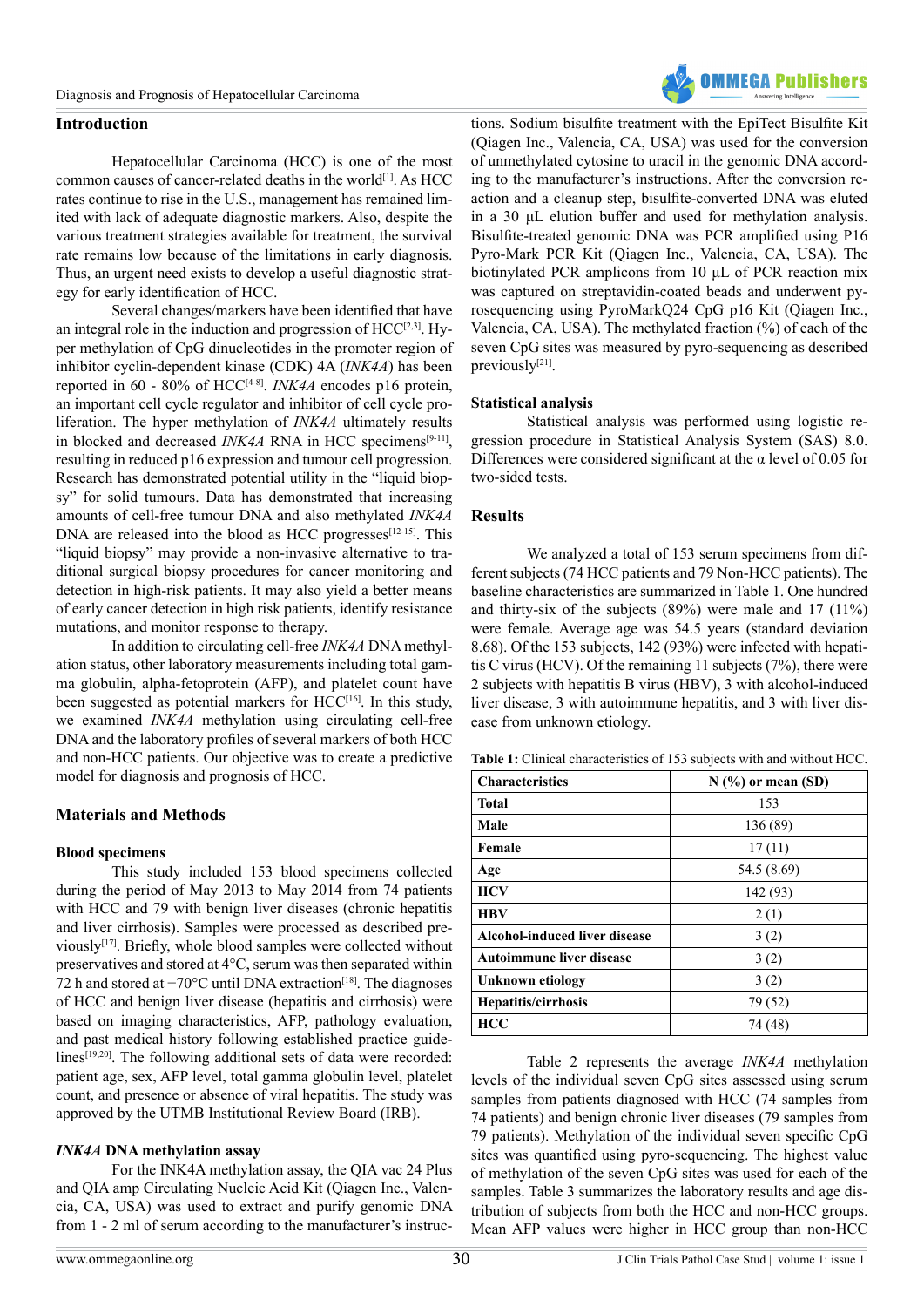group (means in HCC and non-HCC groups were 1583 and 318, respectively, p < 0.01), as were *INK4A* methylation rate (means in HCC and non-HCC groups were 9.8 and 5.1, respectively, p  $< 0.01$ ). Subjects from HCC group were older (means in HCC) and non-HCC groups were 56 years and 52 years, respectively, p  $< 0.01$ ) and had lower mean albumin levels (means in HCC and non-HCC groups were 3.3 and 3.7, respectively,  $p < 0.01$ ). There was no difference in the average platelet and total globulin levels between the HCC and non-HCC groups.



| <b>Table 2.</b> AVERAGE INNER INCLUVIATION TAKES OF THE STILLS analyzed. |        |        |        |                                                                              |  |        |                   |
|--------------------------------------------------------------------------|--------|--------|--------|------------------------------------------------------------------------------|--|--------|-------------------|
|                                                                          | site 1 | site 2 | site 3 | $CPG$ $CPG$ $CPG$ $CPG$ $CPG$ $CPG$<br>$\vert$ site 4 $\vert$ site 5 $\vert$ |  | site 6 | $ $ CPG<br>site 7 |
|                                                                          |        |        |        | <b>HCC</b>   5.34%   7.22%   4.83%   5.34%   7.56%   4.9%                    |  |        | 4.68%             |
| N <sub>0</sub><br><b>HCC</b>                                             |        |        |        | $1.90\%$   3.15%   1.25%   2.30%   2.75%   1.44%   1.59%                     |  |        |                   |

**TAJIZ: A: A** methylation rates of 2

| Table 3: The laboratory results and ages for subjects with and without HCC. Univariate analysis. |  |
|--------------------------------------------------------------------------------------------------|--|
|--------------------------------------------------------------------------------------------------|--|

|                                        |                       | <b>HCC</b>                 |                       | $Non-HCC$                  | P-value     |
|----------------------------------------|-----------------------|----------------------------|-----------------------|----------------------------|-------------|
| <b>Variables</b>                       | Number of<br>subjects | Mean<br>(minimum, maximum) | Number of<br>subjects | Mean (minimum,<br>maximum) |             |
| AFP (IU/ml)                            | 74                    | 15863.3 (3.9, 217000.0)    | 79                    | 317.9 (1.0, 5060.0)        | ${}_{0.01}$ |
| Platelet (10 <sup>3</sup> /microliter) | 72                    | 131.3 (34.0, 422.0)        | 72                    | 151.7 (45.0, 516.0)        | 0.12        |
| Albumin $(g/dL)$                       | 72                    | 3.3(1.7, 4.7)              | 72                    | 3.7(2.3, 5.0)              | ${}_{0.01}$ |
| Total globulin $(g/dL)$                | 72                    | 4.0(1.9, 6.2)              | 72                    | 3.8(2.7, 5.9)              | 0.30        |
| Age (yrs.)                             | 72                    | 56.8 (27.0, 89.0)          | 78                    | 52.4(21.0, 67.0)           | ${}_{0.01}$ |
| <i>INK4A</i> methylation $(\%)$        | 72                    | 9.8(0, 0.8)                | 79                    | 5.1(0, 21)                 | ${}_{0.01}$ |

Results from multivariate analysis for determining independent factors associated with HCC were summarized in Table 4. Overall, older age  $(p = 0.02)$  and high AFP values (p  $= 0.01$ ) were both associated with HCC. None of the remaining laboratory values (platelets, total globulin, albumin, and *INK4A* methylation rate) were independent factors associated with HCC. Table 5 shows a summary of the stages of HCC in 73 of 74 subjects. Of the 74 subjects with HCC, 1 subject did not have a listed stage. Approximately 56% (41 of 73) had stages 1 and 2, and 44% (32 of 73) had advanced stages (3 and 4). Positive methylation status at 5% and 10% was seen in 46% (19 of the 41) and 15% (6 out of 41) of the early stage group, respectively. Much higher rates were seen in the advanced stage group, with 91% (29 out of 32) and 47% (15 out of 32) at 5% and 10% limits of detection, respectively.

**Table 4:** Multivariate analysis for determining independent factors associated with HCC.

| <b>Variables</b>                | Odds ratio | P-value |
|---------------------------------|------------|---------|
| AFP (IU/ml)                     | 1.001      | 0.01    |
| Platelet $(103/microliter)$     | 0.995      | 0.18    |
| Albumin $(g/dL)$                | 0.652      | 0.22    |
| Totalglobulin $(g/dL)$          | 0.893      | 0.70    |
| Age (yrs.)                      | 1.067      | 0.02    |
| <i>INK4A</i> methylation $(\%)$ | 62.542     | 0.30    |

**Table 5:** Summary of the stages of 73 subjects with stages.

| <b>Stages</b>                | $N(\%)$ | <b>INK4A</b> methyl-<br>ation (5% LOD) | <b>INK4A</b> methyla-<br>tion $(10\%$ LOD) |
|------------------------------|---------|----------------------------------------|--------------------------------------------|
|                              | 24(33)  |                                        |                                            |
| 2                            | 17(23)  |                                        |                                            |
| Early stage (I<br>and $II$ ) | 41 (56) | 46\% (19/41)                           | $15\% (6/41)$                              |
| 3                            | 16(22)  |                                        |                                            |
| 4                            | 16(22)  |                                        |                                            |
| Late stage (III<br>and IV)   | 32(44)  | 91% (29/32)                            | 47% (15/32)                                |

**Note:** One subject with HCC had no listed stage, and is not summarized in this table.

Laboratory results and age distribution of subjects from both the early and late stages of HCC were summarized in Table 6. Mean AFP values were higher in the late stage group (means in early and late stage groups were 3670.9 and 31968.8, respectively, p = 0.03), as were *INK4A* methylation rates (means in early and late stage groups were 5.9 and 14.7, respectively, p = 0.01). Subjects from late stage of HCC were older (means in early and late stage groups were 55.9 years and 58.1 years, respectively,  $p = 0.03$ ) and had lower mean albumin levels (means in early and late stage groups were 3.5 and 3.1, respectively,  $p = 0.01$ ). There was no difference in mean platelet levels or mean total globulin levels between the early and late stage HCC groups. Results from multivariate analysis for determining independent factors associated with late stage HCC were shown in Table 7. High AFP values were associated with late stage HCC (p value =  $0.04$ ), as were *INK4A* methylation rates (p value = 0.03). Low platelet values ( $p = 0.03$ ) and low albumin levels ( $p = 0.03$ ) 0.02) were also associated with late stage HCC. Age or the total globulin levels were not independent factor associated with late stage HCC when compared to early stage HCC.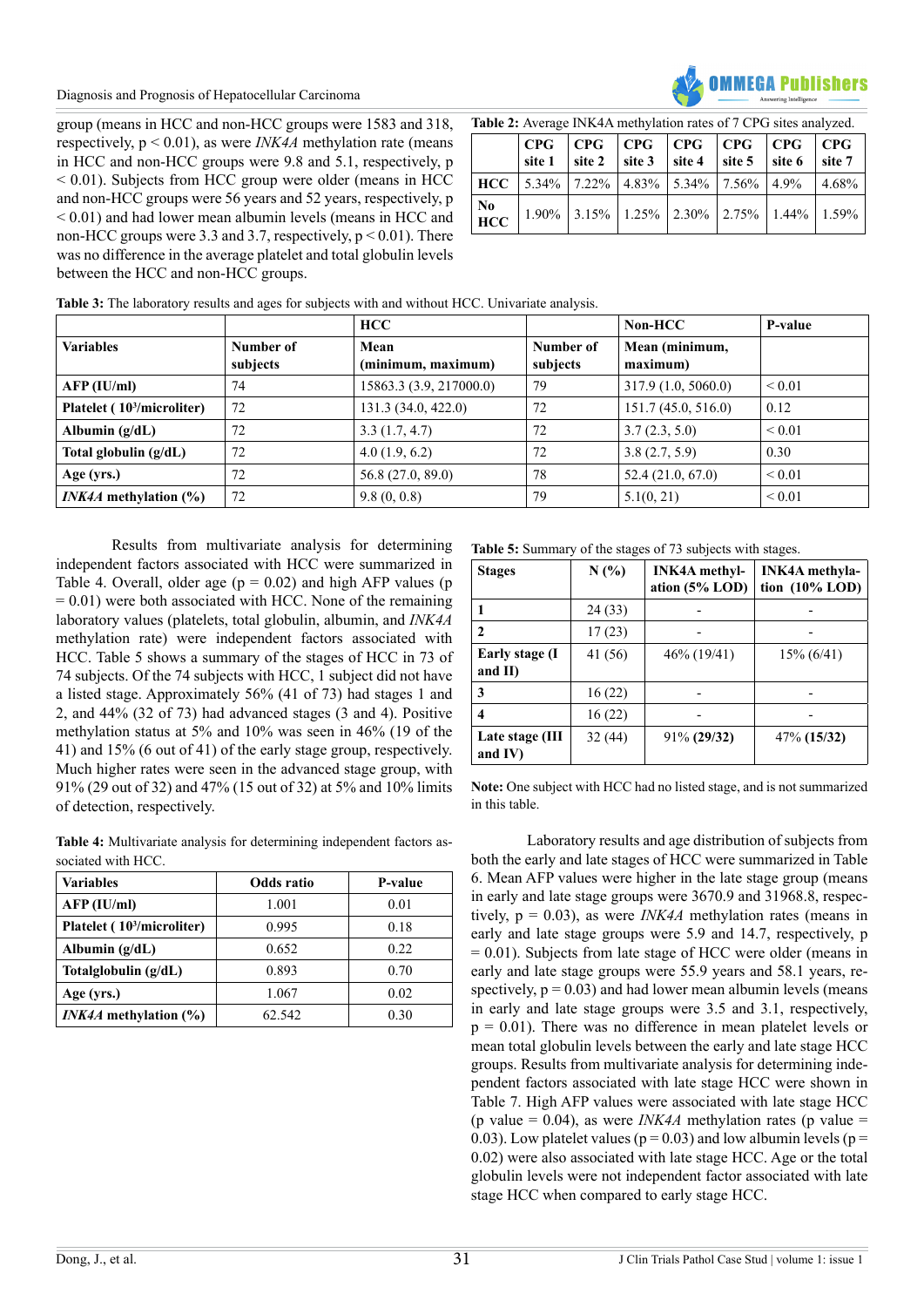Diagnosis and Prognosis of Hepatocellular Carcinoma



| Table 6: The laboratory results and age distribution for subjects with HCC by HCC stage. Univariate analysis. |                       |                            |                       |                            |             |
|---------------------------------------------------------------------------------------------------------------|-----------------------|----------------------------|-----------------------|----------------------------|-------------|
|                                                                                                               |                       | Early (stages $I & II$ )   |                       | Late (stages III $&$ IV)   |             |
| <b>Variables</b>                                                                                              | Number of<br>subjects | Mean (minimum,<br>maximum) | Number of<br>subjects | Mean (minimum,<br>maximum) | P-value     |
| AFP (IU/ml)                                                                                                   | 41                    | 3670.9 (3.9, 98600.0)      | 32                    | 31968.8 (18.0)             | 0.03        |
| Platelet $(103/microliter)$                                                                                   | 40                    | 118.1 (34.0, 284.0)        | 31                    | 147.9 (57.0, 422.0)        | 0.11        |
| Albumin $(g/dL)$                                                                                              | 40                    | 3.5(1.7, 4.7)              | 31                    | 3.1(2.1, 4.3)              | 0.01        |
| Total globulin $(g/dL)$                                                                                       | 40                    | 4.0(2.1, 6.2)              | 31                    | 4.0(1.9, 5.9)              | 0.84        |
| Age (yrs.)                                                                                                    | 39                    | 55.9(40.0, 69.0)           | 32                    | 58.1 (27.0, 89.0)          | 0.03        |
| <i>INK4A</i> methylation $(\%)$                                                                               | 39                    | 5.9(0, 25)                 | 32                    | 14.7(2.0, 77.0)            | 0.01        |
| <i>INK4A</i> methylation, $>10\%$                                                                             | 41                    | 6(14.6)                    | 32                    | 15(46.9)                   | ${}_{0.01}$ |

**Table 7:** Multivariate analysis for determining independent factors associated with late stage of HCC.

| <b>Variables</b>                | Odds ratio | P-value |
|---------------------------------|------------|---------|
| AFP (IU/ml)                     | 1.00003    | 0.04    |
| Platelet $(103/microliter)$     | 1.015      | 0.03    |
| Albumin $(g/dL)$                | 0.254      | 0.02    |
| Total globulin $(g/dL)$         | 0.825      | 0.64    |
| Age (yrs.)                      | 0.983      | 0.64    |
| <b>INK4A</b> methylation $(\%)$ | 92836.9    | 0.03    |

**Note:** The reference stage is early stage.

#### **Discussion**

In this study, age, AFP, total globulin, albumin, platelet value, and circulating cell-free *INK4A* promoter methylation were evaluated retrospectively in patients with HCC and benign liver diseases. To our knowledge, our study is the first to investigate a combination of circulating *INK4A* methylation status with laboratory values (AFP, platelet values, total gamma globulin) in subjects with liver disease. Older age and high AFP levels were associated with HCC. Similarly, *INK4A* promoter methylation rates, high AFP, low platelet, and low albumin levels were associated with advanced HCC stage. Our findings suggest that these measurements may provide clinical utility as future model for monitoring patients with HCC.

Despite the current recommendation for all cirrhotic patients to undergo consistent surveillance for HCC, the 5 year survival rate for HCC remains low. Small liver nodules (less than 2 cm in size) cannot be accurately diagnosed with imaging studies, and this prompts clinicians to monitor them until they increase in size and reach a definitive diagnosis of HCC. Thus, many of these patients are diagnosed after the cancer has reached an advanced stage. Another problem with this surveillance model is that it is expensive, cumbersome, and it fails to properly separate patients with low vs. high likelihood of developing HCC. Under-surveillance of high-risk patients leads to late stage tumor detection, and over-surveillance of patients with a low risk causes unnecessary expenses and potential harm from unnecessary procedures<sup>[22,23]</sup>. Therefore, accurately predicting HCC by initiating detection and chemo preventive efforts in high-risk patients and avoiding these efforts in low-risk patients may potentially reduce the cost burden while providing personalized care.

Several variables have been previously described by different authors as being significantly associated with HCC development, including portal hypertension<sup>[24]</sup>, older age<sup>[24,25]</sup>,

diabetes<sup>[26]</sup>, alkaline phosphatase<sup>[24]</sup>, lower platelet counts<sup>[24,25]</sup>, albumin<sup>[27]</sup>, and higher baseline values of AFP<sup>[\[28\]](#page-5-3)</sup>, and gamma globulin<sup>[29]</sup>. Gavilan and colleagues found similar results when they followed and evaluated 829 patients with hepatitis C virus (HCV) infection for approximately 82 months<sup>[30]</sup> A total of 58 (7%) of the 829 developed HCC. By constructing a risk score using multivariate analysis, they concluded that advanced age, elevated AFP and gamma globulin, and low platelet counts (< 150,000) were independent predictors of HCC. They also discovered that the average time to develop HCC was significantly shorter in the high-risk group compared to the low- and intermediate-risk groups. The authors concluded that their predictive model could be used to identify a high-risk subgroup of patients with an annual HCC incidence of 2.6%, in which the screening would be cost-effective. Our study had similar findings to previous studies in that advanced age and elevated AFP were associated with HCC. Unlike these studies, however, none of platelet, albumin or total globulin levels were associated with HCC. The reason of the difference is not clear. It may be attributed to Gavilan's larger subject size, and consequently, higher numbers of subjects with more advanced liver disease compared to our study. Our study also evaluated and incorporated *INK4A* methylation status as a variable, which was not examined previously<sup>[30]</sup>.

*INK4A* hyper methylation has been identified in several studies as a risk factor for HCC<sup>[31-38]</sup>, however, all of these studies used methylation specific PCR (MSP) to evaluate methylation status. MSP is an allele-specific PCR assay that depends on sodium bisulfite converting cytosine to uracil<sup>[12]</sup>. This method is problematic for several reasons. One problem is the heterozygous epi-alleles that exist after CpG sequence conversion with sodium bisulfite<sup>[\[38\]](#page-5-7)</sup>. Additional disadvantages include the assay's inability to quantify levels of methylation and identify specific CpG dinucleotides that are methylated. Establishing quantification levels of methylation is important because benign liver diseases can express low levels of methylation. Many of these levels may not be biologically significant; therefore, establishing a lower limit of quantification (LLOQ) provides a more accurate assessment of tumor-specific methylation. Pyro-sequencing is a semi-quantitative method for evaluating *INK4A* hyper methylation because it measures the percent of methylation from its calculated C:T (methylated: unmethylated) ratio at specific CpG sites. This quantitative ability adds value because a percentage of methylation can be established.

In a previous study[\[21\]](#page-4-9), we examined *INK4A* promoter methylation by pyrosequencing using circulating cell-free DNA (ccfDNA) in 109 patients, including 66 with HCC and 43 with benign chronic liver disease. The results found significantly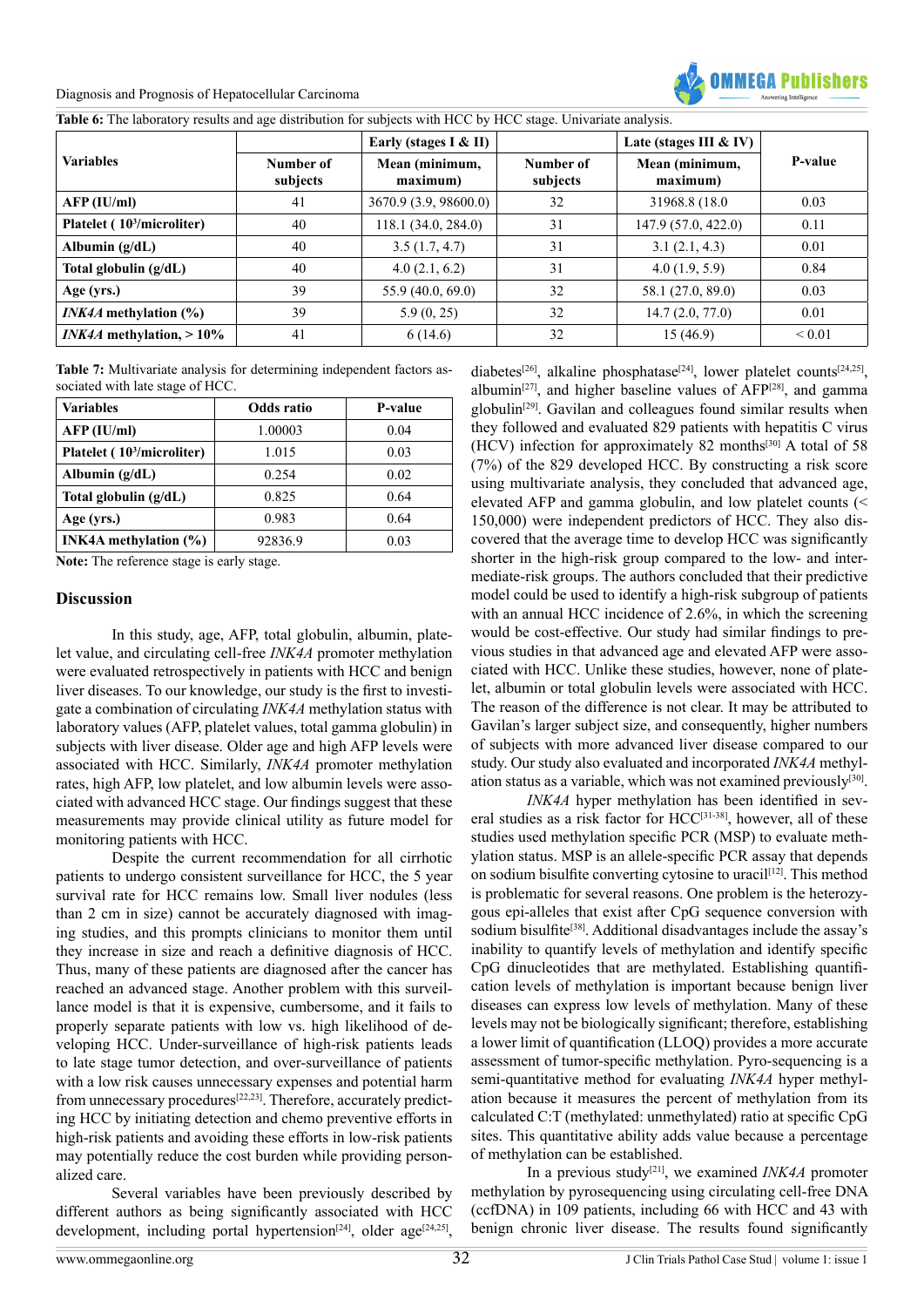#### Diagnosis and Prognosis of Hepatocellular Carcinoma



higher levels of methylated *INK4A* in HCC specimens than the non-HCC group. The area under receiver operating characteristic (ROC) curve was 0.82, with 65.3% sensitivity and 87.2% specificity at 5% limit of detection (LOD), 39.0% sensitivity and 96.5% specificity at 7% LOD, and 20.3% sensitivity and 98.8% specificity at 10% LOD, respectively. The results showed that *INK4A* methylation testing of ccfDNA could be a valuable biomarker with regards to diagnostic, predictive, and prognostic characteristics in HCC patients. In this study, ccfDNA was examined by pyro-sequencing as in our previous study<sup>[39]</sup>, and other factors, including age, platelet count, and AFP value were examined using multivariate analysis. In addition to *INK4A* methylation, AFP was also identified as a prognostic indicator of early vs. advanced stage. This suggests that both AFP and *INK4A* methylation levels from circulating cell free DNA may be useful predictors of advanced HCC. Gavilan and colleagues concluded in their study that older age, elevated AFP and gamma globulin, and low platelet levels were independent predictors of HCC<sup>[\[12\]](#page-4-4)</sup>. Therefore, these variables may indeed be valuable measurements in diagnosing early HCC.

Our data reflects that levels of circulating methylated *INK4A* correlate with and may also complement levels of AFP to improve the positivity in advanced stage HCC; the positive rates were 96.9%, 91.0%, and 100% in the 32 HCC cases for AFP, *INK4A* methylation, and in combination, respectively, using LOD cut-offs of 200 μg/L for AFP<sup>[12]</sup> and 5% for INK4A meth-ylation<sup>[\[21\]](#page-4-9)</sup>. Similarly, the positive rates were  $96.9\%$ ,  $46.9\%$ , and 96.9% in the 32 cases for AFP, *INK4A* methylation, and in combination, respectively, using LOD cut-offs of 200 μg/L for AFP and 10% for *INK4A* methylation. Supporting this notion, it has been reported that adding *INK4A* methylation status to AFP can increase the diagnostic sensitivity of HCC from  $60\%$  to  $80\%$ <sup>[39]</sup>, however, no previous studies have examined this relationship to advanced-stage HCC. Additional investigations including prospective studies and more sophisticated *INK4A* methylation assay with higher sensitivity and specificity are needed to examine the clinical performance of the *INK4A* assay for HCC diagnosis, prognosis, and monitoring treatment.

**Acknowledgment:** Supported in part by grants from the National Institute of Environmental Health Sciences (NIEHS) Center Grant (P30 ES006676) and a Clinical and Translational Science Award (8UL1 TR000071) from the National Center for Advancing Translational Sciences, National Institutes of Health.

### **References**

<span id="page-4-0"></span>1. [Jemal, A., Bray, F., Center, M.M., et al. Global cancer statistics.](http://www.ncbi.nlm.nih.gov/pubmed/21296855) [\(2011\) CA Cancer J Clin 61\(2\): 69–90.](http://www.ncbi.nlm.nih.gov/pubmed/21296855)

<span id="page-4-1"></span>2. [Hoshida, Y., Toffanin, S., Lachenmayer, A., et al. Molecular classifi](http://www.ncbi.nlm.nih.gov/pubmed/20175032)[cation and novel targets in hepato-cellular carcinoma: recent advance](http://www.ncbi.nlm.nih.gov/pubmed/20175032)[ments. \(2010\) Semin Liver Dis 30\(1\): 35–51.](http://www.ncbi.nlm.nih.gov/pubmed/20175032)

3. [Ozturk, M., Arslan-Ergul, A., Bagislar, S., et al. Senescence and](http://www.ncbi.nlm.nih.gov/pubmed/19070423) [immortality in hepatocellular carcinoma. \(2009\) Cancer Lett 286\(1\):](http://www.ncbi.nlm.nih.gov/pubmed/19070423) [103–113.](http://www.ncbi.nlm.nih.gov/pubmed/19070423)

<span id="page-4-2"></span>4. [Bruix, J., Sherman, M. Management of hepatocellular carcinoma: an](http://www.ncbi.nlm.nih.gov/pubmed/21374666) [update. \(2011\) Hepatology 53\(3\): 1020–1022.](http://www.ncbi.nlm.nih.gov/pubmed/21374666)

5. [Torzilli, G., Minagawa, M., Takayama, T., et al. Accurate preopera](http://www.ncbi.nlm.nih.gov/pubmed/10498639)[tive evaluation of liver mass lesions without fine-needle biopsy. \(1999\)](http://www.ncbi.nlm.nih.gov/pubmed/10498639) [Hepatology 30\(4\): 889–893.](http://www.ncbi.nlm.nih.gov/pubmed/10498639) 

6. [Bruix, J., Llovet, J.M. Prognostic prediction and treatment strategy in](http://www.ncbi.nlm.nih.gov/pubmed/11870363) [hepatocellular carcinoma. \(2002\) Hepatology 35\(3\): 519–524.](http://www.ncbi.nlm.nih.gov/pubmed/11870363)

7. [Cox, D. Regression models and life tables \(with discussion\). \(1972\)](https://www.jstor.org/stable/2985181?seq=1#page_scan_tab_contents) [J R Stat Soc B 34\(2\): 187–220.](https://www.jstor.org/stable/2985181?seq=1#page_scan_tab_contents)

8. [Heagerty, P.J., Lumley, T., Pepe, M.S. Time-dependent ROC curves](http://www.ncbi.nlm.nih.gov/pubmed/10877287) [for censored survival data and a diagnostic marker. \(2000\) Biometrics](http://www.ncbi.nlm.nih.gov/pubmed/10877287) [56\(2\): 337–344.](http://www.ncbi.nlm.nih.gov/pubmed/10877287)

<span id="page-4-3"></span>9[. Merlo, A., Herman, J.G., Mao, L., et al. 5´ CpG island methylation is](http://www.ncbi.nlm.nih.gov/pubmed/7585152) [associated with transcriptional silencing of the tumour suppressor p16/](http://www.ncbi.nlm.nih.gov/pubmed/7585152) [CDKN2/MTS1 in human cancers. \(1995\) Nat Med 1\(7\): 686–692.](http://www.ncbi.nlm.nih.gov/pubmed/7585152)

10. [Nishida, N., Kudo, M., Nagasaka, T., et al. Characteristic patterns](http://www.ncbi.nlm.nih.gov/pubmed/22407776) [of altered DNA methylation predict emergence of human hepatocellular](http://www.ncbi.nlm.nih.gov/pubmed/22407776) [carcinoma. \(2012\) Hepatology 56\(3\): 994–1003.](http://www.ncbi.nlm.nih.gov/pubmed/22407776)

11. [Wang, Y., Cheng, J., Xu, C., et al. Quantitative methylation analy](http://www.ncbi.nlm.nih.gov/pubmed/22192146)[sis reveals gender and age differences in p16INK4a hypermethylation](http://www.ncbi.nlm.nih.gov/pubmed/22192146) [in hepatitis B virus-related hepato-cellular carcinoma. \(2011\) Liver Int](http://www.ncbi.nlm.nih.gov/pubmed/22192146) [32\(3\): 420–428.](http://www.ncbi.nlm.nih.gov/pubmed/22192146) 

<span id="page-4-4"></span>12. [Wong, I.H., Zhang, J., Lai, P.B., et al. Quantitative analysis of tu](http://www.ncbi.nlm.nih.gov/pubmed/12631605)[mor-derived methylated p16INK4a sequences in plasma, serum, and](http://www.ncbi.nlm.nih.gov/pubmed/12631605) [blood cells of hepatocellular carcinoma patients. \(2003\) Clin Cancer](http://www.ncbi.nlm.nih.gov/pubmed/12631605) [Res 9\(3\): 1047–1052.](http://www.ncbi.nlm.nih.gov/pubmed/12631605) 

13. [Zhang, Y.j., Wu, H.C., Shen, J., et al. Predicting hepatocellular car](http://www.ncbi.nlm.nih.gov/pubmed/17438096)[cinoma by detection of aberrant promoter methylation in serum DNA.](http://www.ncbi.nlm.nih.gov/pubmed/17438096) [\(2007\) Clin Cancer Res 13\(8\): 2378-2384.](http://www.ncbi.nlm.nih.gov/pubmed/17438096) 

14. [Song do S., Bae, S.H. Changes of guidelines diagnosing hepato-cel](http://www.ncbi.nlm.nih.gov/pmc/articles/PMC3467428/)[lular carcinoma during the last ten-year period. \(2012\) Clin Mol Hepa](http://www.ncbi.nlm.nih.gov/pmc/articles/PMC3467428/)[tol 18\(3\): 258–267.](http://www.ncbi.nlm.nih.gov/pmc/articles/PMC3467428/)

<span id="page-4-5"></span>15. [Zainuddin, N., Kanduri, M., Berglund, M., et al. Quantitative evalu](http://www.ncbi.nlm.nih.gov/pubmed/21035853)[ation of p16 \(INK4a\) promoter methylation using Pyrosequencing in de](http://www.ncbi.nlm.nih.gov/pubmed/21035853) [novo diffuse large B-cell lymphoma. \(2011\) Leuk Res 35\(4\): 438–443.](http://www.ncbi.nlm.nih.gov/pubmed/21035853) 16. [Gavilán, J.C., Ojeda, G., Arnedo, R., et al. Predictive factors of risk](http://www.ncbi.nlm.nih.gov/pubmed/23849588) [of hepatocellular carcinoma in chronic hepatitis C. \(2013\) Eur J Intern](http://www.ncbi.nlm.nih.gov/pubmed/23849588) [Med 24\(8\): 846-851.](http://www.ncbi.nlm.nih.gov/pubmed/23849588) 

<span id="page-4-6"></span>17. [Schwarzenbach, H., Hoon, D.S., Pantel, K. Cell-free nucleic acids](http://www.nature.com/nrc/journal/v11/n6/abs/nrc3066.html) [as biomarkers in cancer patients. \(2011\) Nat Rev Cancer 11: 426-437.](http://www.nature.com/nrc/journal/v11/n6/abs/nrc3066.html)

<span id="page-4-7"></span>18. [Holdenrieder, S., Strieber, P., Chan, L.Y., et al. Cell-free DNA in](http://www.ncbi.nlm.nih.gov/pubmed/16040855) [serum and plasma: comparison of ELISA and quantitative PCR. \(2005\)](http://www.ncbi.nlm.nih.gov/pubmed/16040855) [Clin Chem 51\(8\): 1544–1546.](http://www.ncbi.nlm.nih.gov/pubmed/16040855)

<span id="page-4-8"></span>19. [Edge, S.B., Compton, C.C. The American Joint Committee on Can](http://www.ncbi.nlm.nih.gov/pubmed/20180029)[cer: the 7th edition of the AJCC cancer staging manual and the future of](http://www.ncbi.nlm.nih.gov/pubmed/20180029) [TNM. \(2010\) Ann Surg Oncol 17\(6\): 1471–1474.](http://www.ncbi.nlm.nih.gov/pubmed/20180029)

20. [Song do S., Bae, S.H. Changes of guidelines diagnosing hepato-cel](http://www.ncbi.nlm.nih.gov/pmc/articles/PMC3467428/)[lular carcinoma during the last ten-year period. \(2012\) Clin Mol Hepa](http://www.ncbi.nlm.nih.gov/pmc/articles/PMC3467428/)[tol 18\(3\): 258–267.](http://www.ncbi.nlm.nih.gov/pmc/articles/PMC3467428/)

<span id="page-4-9"></span>21. [Huang, G., Krocker, J.D., Kirk, J.L., et al. Evaluation of](http://www.ncbi.nlm.nih.gov/pubmed/24406287) *INK4A* [promoter methylation using Pyrosequencing and circulating cell-free](http://www.ncbi.nlm.nih.gov/pubmed/24406287) [DNA from patients with hepatocellular carcinoma. \(2014\) Clin Chem](http://www.ncbi.nlm.nih.gov/pubmed/24406287) [Lab Med 52\(6\): 899–909](http://www.ncbi.nlm.nih.gov/pubmed/24406287).

<span id="page-4-10"></span>22. [Lok, A.S., Seeff, L.B., Morgan, T.R., et al. Incidence of hepatocel](http://www.ncbi.nlm.nih.gov/pubmed/18848939)[lular carcinoma and associated risk factors in hepatitis C-related ad](http://www.ncbi.nlm.nih.gov/pubmed/18848939)[vanced liver disease. \(2009\) Gastroenterology 136\(1\): 138–148.](http://www.ncbi.nlm.nih.gov/pubmed/18848939)